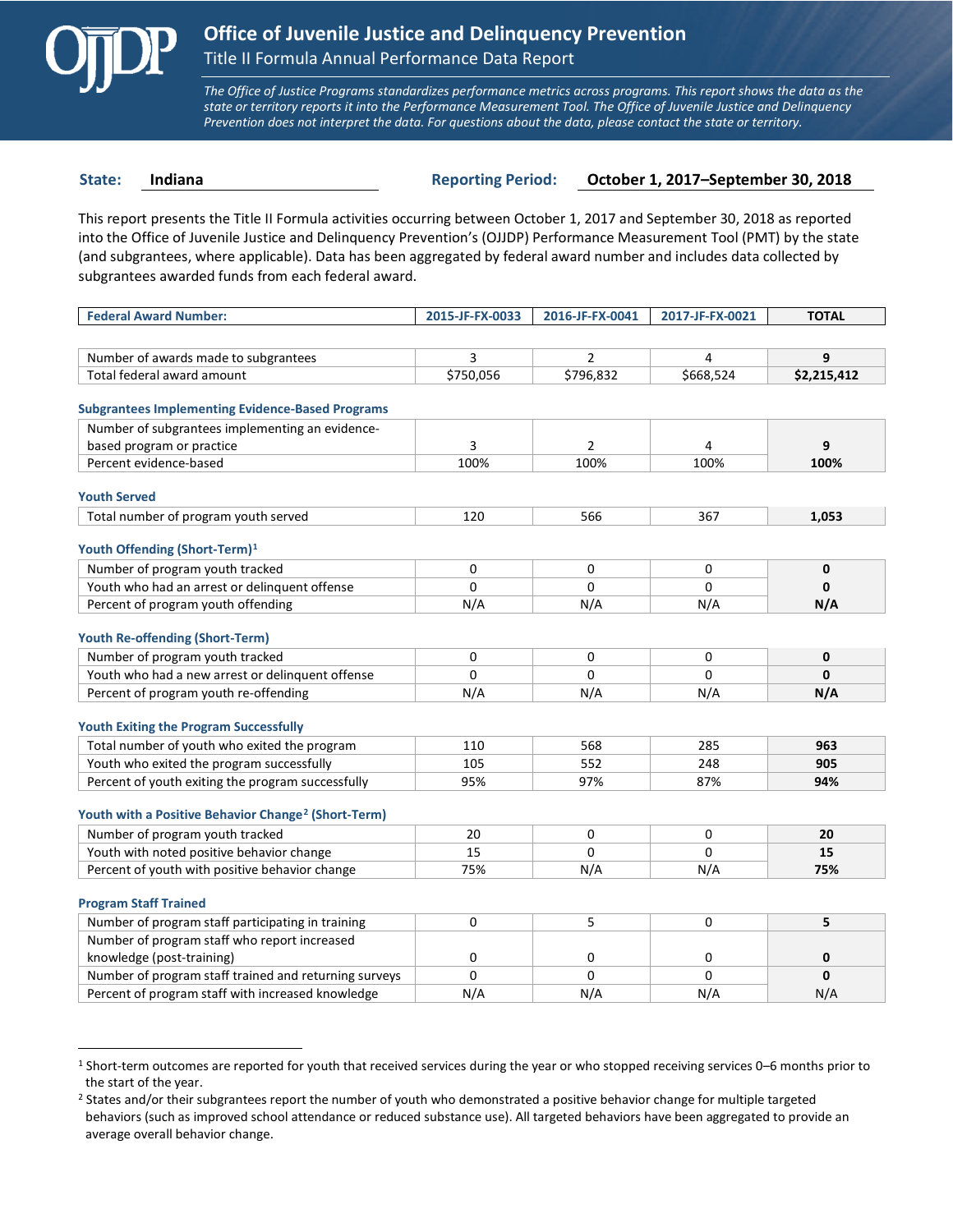# **Title II Formula Annual Performance Data Report**

# **Systems Improvement Activities**

| Number of Memorandum of Understandings developed |  |  |
|--------------------------------------------------|--|--|
| Number of program materials developed            |  |  |
| Number of planning activities conducted          |  |  |
| Number of program/agency policies or procedures  |  |  |
| created, amended, or rescinded                   |  |  |

# Purpose Area Allocations

OJJDP has defined 32 purpose areas that states may use their Title II funds to implement, either through subawards to local, public, and private agencies or through statewide programs. This section lists the funds allocated from each federal award to both subgrantee and statewide programs during the reporting period.<sup>[3](#page-1-0)</sup>

| <b>Purpose Area</b>                             | 2015-JF-FX-0033 | 2016-JF-FX-0041 | 2017-JF-FX-0021 | <b>TOTAL</b> |
|-------------------------------------------------|-----------------|-----------------|-----------------|--------------|
| 1. Aftercare/Reentry                            | \$0             | \$0             | \$0             | \$0          |
| 2. After School Programs                        | \$0             | \$0             | \$0             | \$0          |
| 3. Alternatives to Detention                    | \$0             | \$0             | \$0             | \$0          |
| 4. Child Abuse and Neglect                      | \$0             | \$0             | \$0             | \$0          |
| 5. Community-Based Programs and Services        | \$0             | \$0             | \$0             | \$0          |
| 6. Delinquency Prevention                       | \$0             | \$0             | \$0             | \$0          |
| 7. Gangs                                        | \$0             | \$0             | \$0             | \$0          |
| 8. Graduated and Appropriate Sanctions          | \$0             | \$0             | \$0             | \$0          |
| 9. Hate Crimes                                  | \$0             | \$0             | \$0             | \$0          |
| 10. Job Training                                | \$0             | \$0             | \$0             | \$0          |
| 11. Learning and Other Disabilities             | \$0             | \$0             | \$0             | \$0          |
| 12. Mental Health Services                      | \$11,142        | \$32,853        | \$0             | \$43,995     |
| 13. Mentoring, Counseling and Training Programs | \$0             | \$0             | \$72,457        | \$72,457     |
| 14. Positive Youth Development                  | \$0             | \$0             | \$0             | \$0          |
| 15. Probation                                   | \$0             | \$0             | \$0             | \$0          |
| 16. Protecting Juvenile Rights                  | \$0             | \$0             | \$0             | \$0          |
| 17. School Programs                             | \$0             | \$0             | \$0             | \$0          |
| 18. Substance and Alcohol Abuse                 | \$0             | \$0             | \$0             | \$0          |
| 19. Compliance Monitoring                       | \$0             | \$158,474       | \$0             | \$158,474    |
| 20. Deinstitutionalization of Status Offenders  | \$0             | \$0             | \$0             | \$0          |
| 21. Disproportionate Minority Contact           | \$0             | \$165,917       | \$0             | \$165,917    |
| 22. Diversion                                   | \$0             | \$0             | \$41,603        | \$41,603     |
| 23. Gender-Specific Services                    | \$0             | \$0             | \$0             | \$0          |
| 24. Indian Tribe Programs                       | \$0             | \$0             | \$0             | \$0          |
| 25. Indigent Defense                            | \$0             | \$0             | \$0             | \$0          |
| 26. Jail Removal                                | \$0             | \$0             | \$0             | \$0          |
| 27. Juvenile Justice System Improvement         | \$0             | \$0             | \$0             | \$0          |
| 28. Planning and Administration                 | \$0             | \$0             | \$0             | \$0          |
| 29. Reducing Probation Officer Caseloads        | \$0             | \$0             | \$0             | \$0          |
| 30. Rural Area Juvenile Programs                | \$33,260        | \$25,008        | \$0             | \$58,268     |
| 31. Separation of Juveniles from Adult Inmates  | \$0             | \$0             | \$0             | \$0          |
| 32. State Advisory Group (SAG) Allocation       | \$0             | \$20,000        | \$0             | \$20,000     |

<span id="page-1-0"></span><sup>&</sup>lt;sup>3</sup> The dollars shown are an estimate of total funds allocated for activities conducted for each purpose area. The PMT is not a grants management system and does not collect data on actual expenditures. For actual expenditures, please refer to the Office of Justice Programs Grants Management System (GMS).

 $\overline{a}$